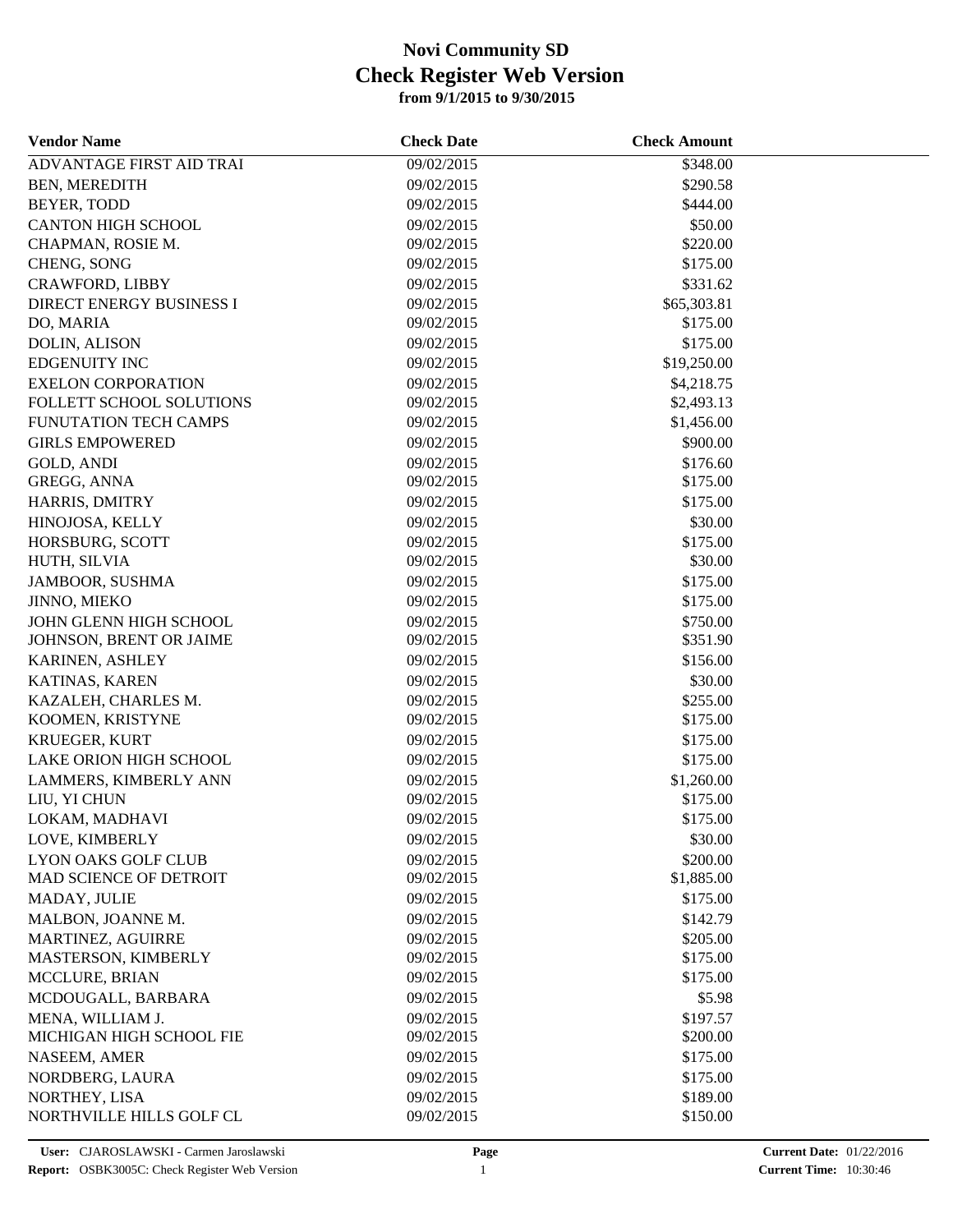| <b>Vendor Name</b>              | <b>Check Date</b> | <b>Check Amount</b> |  |
|---------------------------------|-------------------|---------------------|--|
| OAKLAND COUNTY TREASURER        | 09/02/2015        | \$31,726.20         |  |
| ODELL, CHRISTOPHER              | 09/02/2015        | \$175.00            |  |
| OTTO, ANDREA                    | 09/02/2015        | \$175.00            |  |
| PARAMASIVAM, ANNAMALAI          | 09/02/2015        | \$175.00            |  |
| PURUSHOTHAMAN, PRABHAKAR        | 09/02/2015        | \$175.00            |  |
| RAO, GIRISH                     | 09/02/2015        | \$175.00            |  |
| RAO, SRILATHA                   | 09/02/2015        | \$75.00             |  |
| RAY, KATHLEEN                   | 09/02/2015        | \$175.00            |  |
| RUTENBAR, KIM                   | 09/02/2015        | \$175.00            |  |
| SAFEWAY SHREDDING LLC           | 09/02/2015        | \$60.00             |  |
| SMITH, ROBERT                   | 09/02/2015        | \$139.94            |  |
| TALKING POINT SPEECH THE        | 09/02/2015        | \$525.00            |  |
| THE BEST DEALS FOR YOU L        | 09/02/2015        | \$400.00            |  |
| THE TENNIS & GOLF COMPAN        | 09/02/2015        | \$660.00            |  |
| TOFILSKI, WILLIAM RAYMON        | 09/02/2015        | \$2,500.00          |  |
| TROMBLY, DILLON                 | 09/02/2015        | \$175.00            |  |
| UPPULA, RAMGOPAL                | 09/02/2015        | \$175.00            |  |
| <b>WAGEWORKS INC</b>            | 09/02/2015        | \$852.84            |  |
| WANG, BEN                       | 09/02/2015        | \$175.00            |  |
| WANG, JIE                       | 09/02/2015        | \$175.00            |  |
| WARRAICH, TEJPAL                | 09/02/2015        | \$175.00            |  |
| WESNER, MICHAEL                 | 09/02/2015        | \$833.00            |  |
| YOU, DONGWAN                    | 09/02/2015        | \$175.00            |  |
| ASSET ACCEPTANCE LLC            | 09/10/2015        | \$370.52            |  |
| <b>GREAT LAKES HIGHER EDUCA</b> | 09/10/2015        | \$25.74             |  |
| <b>ILLINOIS STUDENT ASSISTA</b> | 09/10/2015        | \$1.83              |  |
| JOSEPH SCHULIST BUILDERS        | 09/10/2015        | \$379.69            |  |
| <b>MEFSA</b>                    | 09/10/2015        | \$126.20            |  |
| MESSA (MICHIGAN EDUCATIO        | 09/10/2015        | \$1,315.11          |  |
| <b>MISDU</b>                    | 09/10/2015        | \$1,917.48          |  |
| PENNSYLVANIA HIGHER ED A        | 09/10/2015        | \$22.32             |  |
| <b>U.S. DEPARTMENT OF EDUCA</b> | 09/10/2015        | \$453.32            |  |
| ABSOPURE WATER COMPANY D        | 09/10/2015        | \$50.00             |  |
| ACHARYA, SUKANTA                | 09/10/2015        | \$175.00            |  |
| <b>APPLE INC</b>                | 09/10/2015        | \$758.00            |  |
| AT&T                            | 09/10/2015        | \$1,451.09          |  |
| AT&T LONG DISTANCE              | 09/10/2015        | \$388.23            |  |
| <b>AT&amp;T MOBILITY</b>        | 09/10/2015        | \$1,013.04          |  |
| <b>BALCONI, JODI</b>            | 09/10/2015        | \$154.89            |  |
| BEN, MEREDITH                   | 09/10/2015        | \$65.95             |  |
| <b>BICHARA, MARIA</b>           | 09/10/2015        | \$175.00            |  |
| <b>BRADFORD, MAUREEN</b>        | 09/10/2015        | \$175.00            |  |
| BRAMHANE, RABINDRA              | 09/10/2015        | \$175.00            |  |
| <b>BULBUK, KAREN</b>            | 09/10/2015        | \$53.99             |  |
| CONTRACT PAPER GROUP INC        | 09/10/2015        | \$4,032.00          |  |
|                                 |                   |                     |  |
| DAVIDSON, LOIS                  | 09/10/2015        | \$43.00             |  |
| <b>DTE ENERGY</b>               | 09/10/2015        | \$8,067.99          |  |
| <b>DUBOIS, DEANNA</b>           | 09/10/2015        | \$175.00            |  |
| <b>ENVIRO-CLEAN SERVICES IN</b> | 09/10/2015        | \$124,672.96        |  |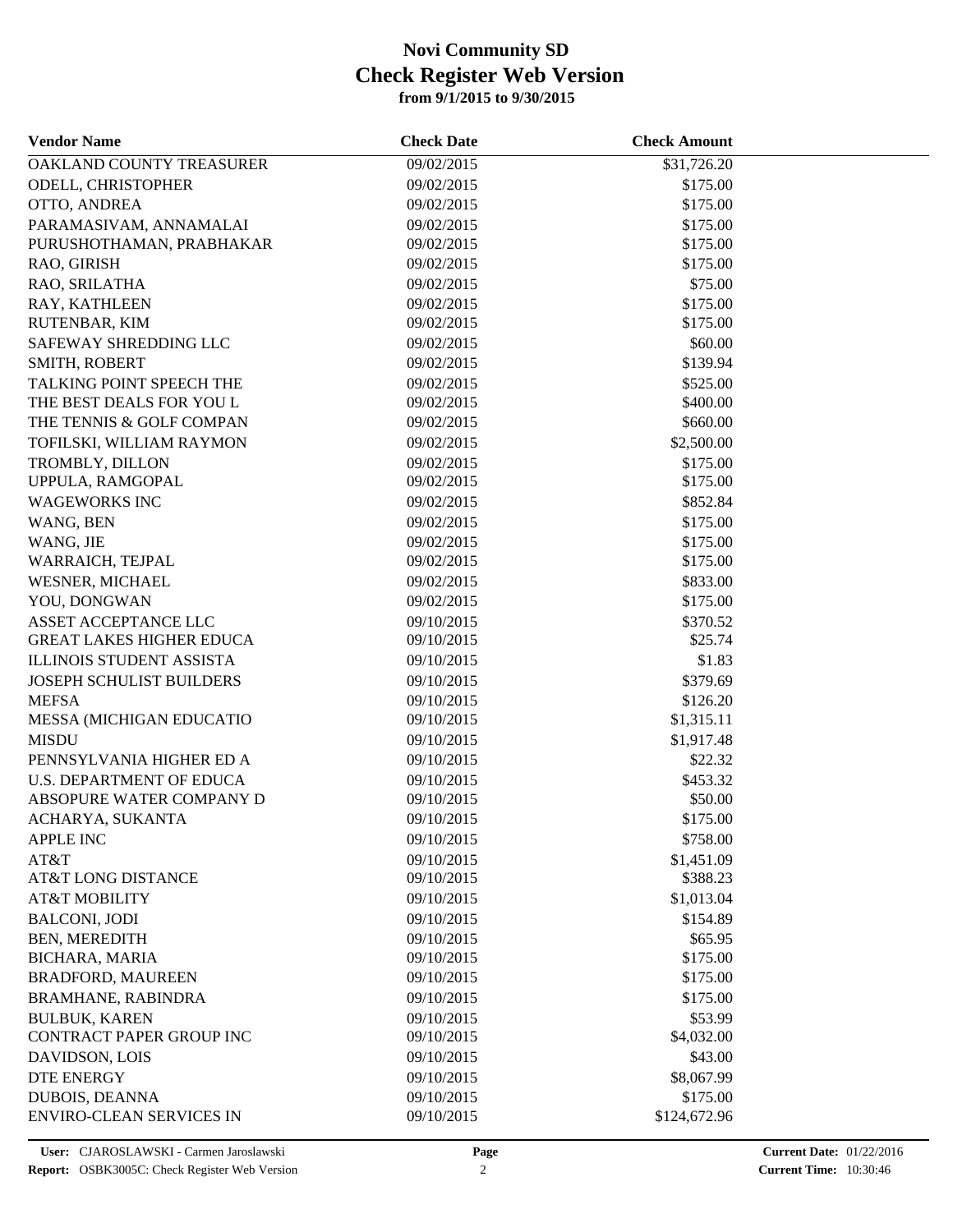| <b>Vendor Name</b>            | <b>Check Date</b> | <b>Check Amount</b> |  |
|-------------------------------|-------------------|---------------------|--|
| FAULKNER, KRISTI              | 09/10/2015        | \$2,800.00          |  |
| GOENKA, KAVITA                | 09/10/2015        | \$175.00            |  |
| <b>GREAT LAKES AWARDS LLC</b> | 09/10/2015        | \$100.00            |  |
| <b>GRUMSKI, NATALIE</b>       | 09/10/2015        | \$650.00            |  |
| HARITHSA, RESHMA              | 09/10/2015        | \$175.00            |  |
| HERFF JONES INC               | 09/10/2015        | \$25.50             |  |
| HINCKLEY, JESSICA             | 09/10/2015        | \$87.50             |  |
| HOFFMAN, RHONDA               | 09/10/2015        | \$82.45             |  |
| <b>IB SOURCE</b>              | 09/10/2015        | \$1,144.00          |  |
| JAGADEESAN, SATISH            | 09/10/2015        | \$175.00            |  |
| <b>JOSTENS INC</b>            | 09/10/2015        | \$45.50             |  |
| KALE, KALYANI                 | 09/10/2015        | \$175.00            |  |
| KARBOUSKY, KATHLEEN           | 09/10/2015        | \$115.06            |  |
| KHATIB-SHAHIDA, MOHAMAD       | 09/10/2015        | \$175.00            |  |
| KIM, JEONG                    | 09/10/2015        | \$200.00            |  |
| KNOLES, CARISSA               | 09/10/2015        | \$125.00            |  |
| KONNAI, RAMYA                 | 09/10/2015        | \$187.00            |  |
| KUMPALLY, ANITHA              | 09/10/2015        | \$175.00            |  |
| LEE, JOAN                     | 09/10/2015        | \$175.00            |  |
| LYON, CINDY                   | 09/10/2015        | \$53.96             |  |
| MAVATOOR, NIVEDITHA           | 09/10/2015        | \$28.00             |  |
| MICHIGAN ASSOCIATION COM      | 09/10/2015        | \$658.00            |  |
| MICHIGAN COMPETING BAND       | 09/10/2015        | \$300.00            |  |
| <b>MICHIGAN DECA</b>          | 09/10/2015        | \$99.00             |  |
| MICHIGAN SCHOOL BAND & O      | 09/10/2015        | \$375.00            |  |
| MICHIGAN SCHOOL VOCAL MU      | 09/10/2015        | \$350.00            |  |
| MOBILE ED PRODUCTIONS IN      |                   |                     |  |
|                               | 09/10/2015        | \$725.00            |  |
| MOURAD, RETA                  | 09/10/2015        | \$90.00             |  |
| MT SION COMMUNITY             | 09/10/2015        | \$800.00            |  |
| NOVI HIGH SCHOOL BAND BO      | 09/10/2015        | \$175.00            |  |
| OAKLAND COUNTY COMMUNITY      | 09/10/2015        | \$360.00            |  |
| <b>OAKLAND SCHOOLS</b>        | 09/10/2015        | \$150.00            |  |
| PENDERGRAFF, HEIDI            | 09/10/2015        | \$226.44            |  |
| PITNEY BOWES GLOBAL FINA      | 09/10/2015        | \$120.68            |  |
| POHLONSKI, EMILY              | 09/10/2015        | \$49.94             |  |
| PRISBY, NANCY                 | 09/10/2015        | \$175.00            |  |
| RAGHUNATHAN, SRIPRIYA         | 09/10/2015        | \$175.00            |  |
| RED HOLMAN GMC                | 09/10/2015        | \$21,676.00         |  |
| RELIABLE DELIVERY             | 09/10/2015        | \$1,029.50          |  |
| ROY, NILANJANA                | 09/10/2015        | \$374.00            |  |
| RUDRARAJU, SHIVAJI            | 09/10/2015        | \$175.00            |  |
| SAFEWAY SHREDDING LLC         | 09/10/2015        | \$225.00            |  |
| SAMANTAPUDI, MADHARI          | 09/10/2015        | \$175.00            |  |
| SARANGI, PUNYATOYA            | 09/10/2015        | \$175.00            |  |
| SARKAR, MOUSUMI               | 09/10/2015        | \$175.00            |  |
| <b>SBSI SOFTWARE INC</b>      | 09/10/2015        | \$421.00            |  |
| SOBOLESKI, KATHERINE          | 09/10/2015        | \$664.00            |  |
| STAPLES ADVANTAGE             | 09/10/2015        | \$328.28            |  |
| SUTTON, MICHAEL T.            | 09/10/2015        | \$1,250.00          |  |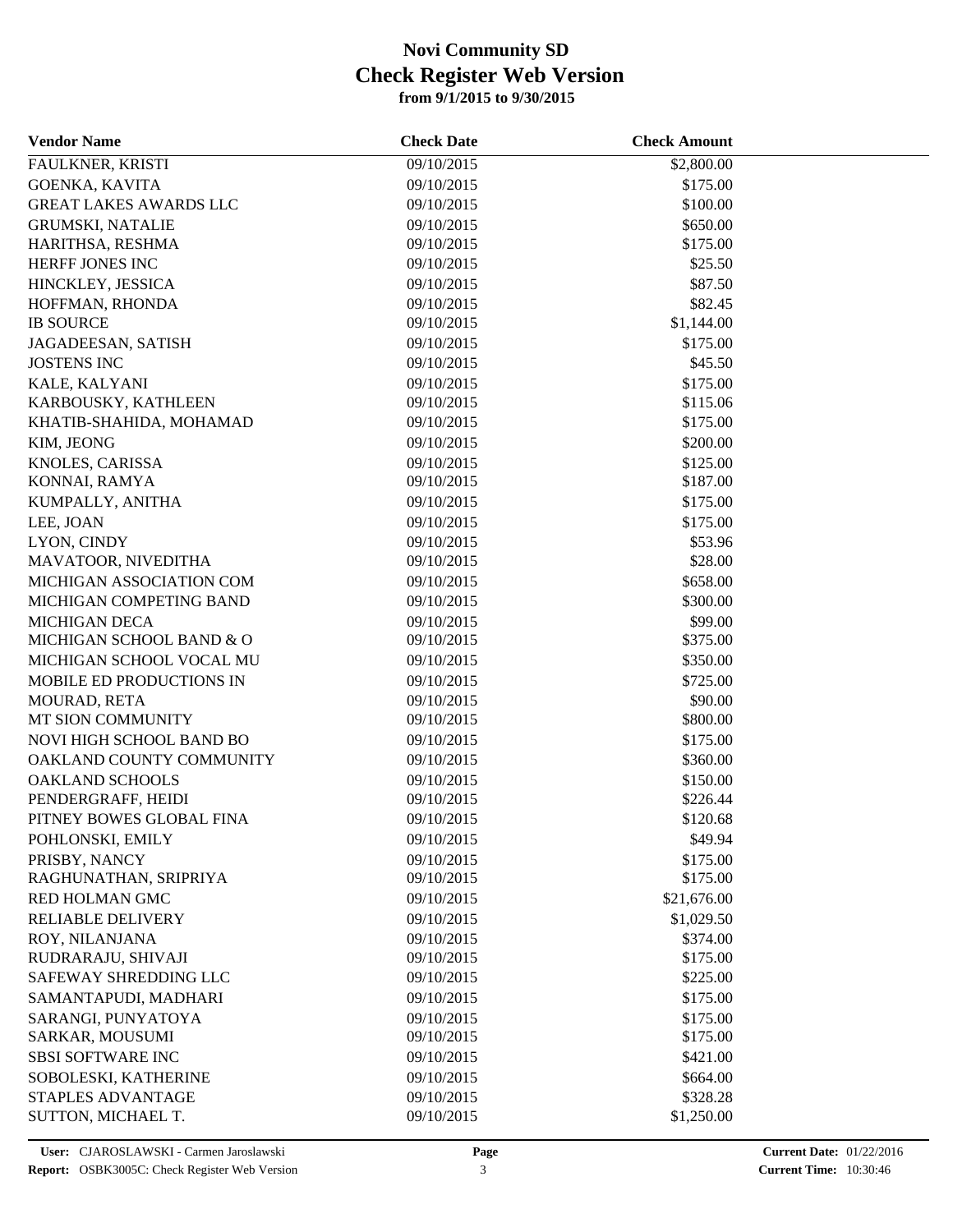| <b>Vendor Name</b>                  | <b>Check Date</b> | <b>Check Amount</b> |  |
|-------------------------------------|-------------------|---------------------|--|
| THE ARGUS-PRESS COMPANY             | 09/10/2015        | \$515.00            |  |
| TWICKLER, REINHOLD                  | 09/10/2015        | \$1,588.50          |  |
| VINOD, GOPINATH                     | 09/10/2015        | \$175.00            |  |
| YAMAUCHI, AKIRA                     | 09/10/2015        | \$175.00            |  |
| ZHANG, YANG                         | 09/10/2015        | \$175.00            |  |
| A PARTS WAREHOUSE                   | 09/17/2015        | \$393.58            |  |
| ABLE TESTING CO                     | 09/17/2015        | \$120.00            |  |
| ABRAHAM, JACKIE                     | 09/17/2015        | \$48.46             |  |
| AMERICAN AWARDS AND ENGR            | 09/17/2015        | \$440.50            |  |
| AMIN, SEEMA                         | 09/17/2015        | \$108.77            |  |
| <b>BACH, RACHEL</b>                 | 09/17/2015        | \$350.00            |  |
| <b>BEARCOM</b>                      | 09/17/2015        | \$332.50            |  |
| <b>BEARCOM</b>                      | 09/17/2015        | \$436.00            |  |
| <b>BELLE TIRE DISTRIBUTORS</b>      | 09/17/2015        | \$456.32            |  |
| <b>BURNSIDE, JEFF</b>               | 09/17/2015        | \$81.73             |  |
| <b>BURRY, ASHLEIGH</b>              | 09/17/2015        | \$104.26            |  |
| CAMPOS, MICHELLE                    | 09/17/2015        | \$100.77            |  |
| CARRUTH, MELISSA                    | 09/17/2015        | \$33.93             |  |
| <b>CARTER, BECKY</b>                | 09/17/2015        | \$22.61             |  |
| CHANDRAKANTHAN, VIJITHA             | 09/17/2015        | \$175.00            |  |
| <b>CINTAS CORPORATION #31</b>       | 09/17/2015        | \$189.00            |  |
| <b>CITY OF NOVI WATER &amp; SEW</b> | 09/17/2015        | \$11,710.33         |  |
| CONTINENTAL CHARTERS LLC            | 09/17/2015        | \$2,300.00          |  |
| CORTIS BROTHERS TRUCKING            | 09/17/2015        | \$55,701.00         |  |
| CRACRAFT, LYNN                      | 09/17/2015        | \$144.17            |  |
| <b>CUMMINS BRIDGEWAY LLC</b>        | 09/17/2015        | \$968.45            |  |
| DEHNE, ANNIE                        | 09/17/2015        | \$10.20             |  |
| DIATIKAR, CHRISTINE                 | 09/17/2015        | \$89.51             |  |
| DONBERGER, MICHELLE                 | 09/17/2015        | \$71.54             |  |
| ERNSTER, STEPHAN                    | 09/17/2015        | \$162.83            |  |
| <b>EVER KOLD REFRIGERATION</b>      | 09/17/2015        | \$521.00            |  |
| FAUCHER, DANIELLE                   | 09/17/2015        | \$316.87            |  |
| FEI, HU                             | 09/17/2015        | \$10.75             |  |
| <b>FLEETPRIDE INC</b>               | 09/17/2015        | \$168.60            |  |
| FOSDICK, WENDY                      | 09/17/2015        | \$150.00            |  |
| FRANKLIN COVEY CLIENT SA            | 09/17/2015        | \$6,116.97          |  |
| <b>GENERAL BINDING CORPORAT</b>     | 09/17/2015        | \$199.00            |  |
| <b>GEORGE, SHIRLEY</b>              | 09/17/2015        | \$80.72             |  |
| <b>GODDARD COATINGS</b>             | 09/17/2015        | \$71,550.00         |  |
| <b>GREAT LAKES FURNITURE SU</b>     | 09/17/2015        | \$3,770.00          |  |
| GRIMM, CARY                         | 09/17/2015        | \$110.26            |  |
| <b>GROSSE ILE HIGH SCHOOL</b>       | 09/17/2015        | \$225.00            |  |
| <b>GRUNDSTROM, JENNA</b>            | 09/17/2015        | \$79.92             |  |
| HOFFMAN, RHONDA                     | 09/17/2015        | \$135.47            |  |
| HOLLAND BUS COMPANY                 | 09/17/2015        | \$1,033.45          |  |
| HORNACEK, JULIE                     | 09/17/2015        | \$11.49             |  |
| HOWELL HIGH SCHOOL                  | 09/17/2015        | \$80.00             |  |
| JAROSLAWSKI, CARMEN                 | 09/17/2015        | \$169.53            |  |
| JONES, JAMES E.                     | 09/17/2015        | \$650.00            |  |
|                                     |                   |                     |  |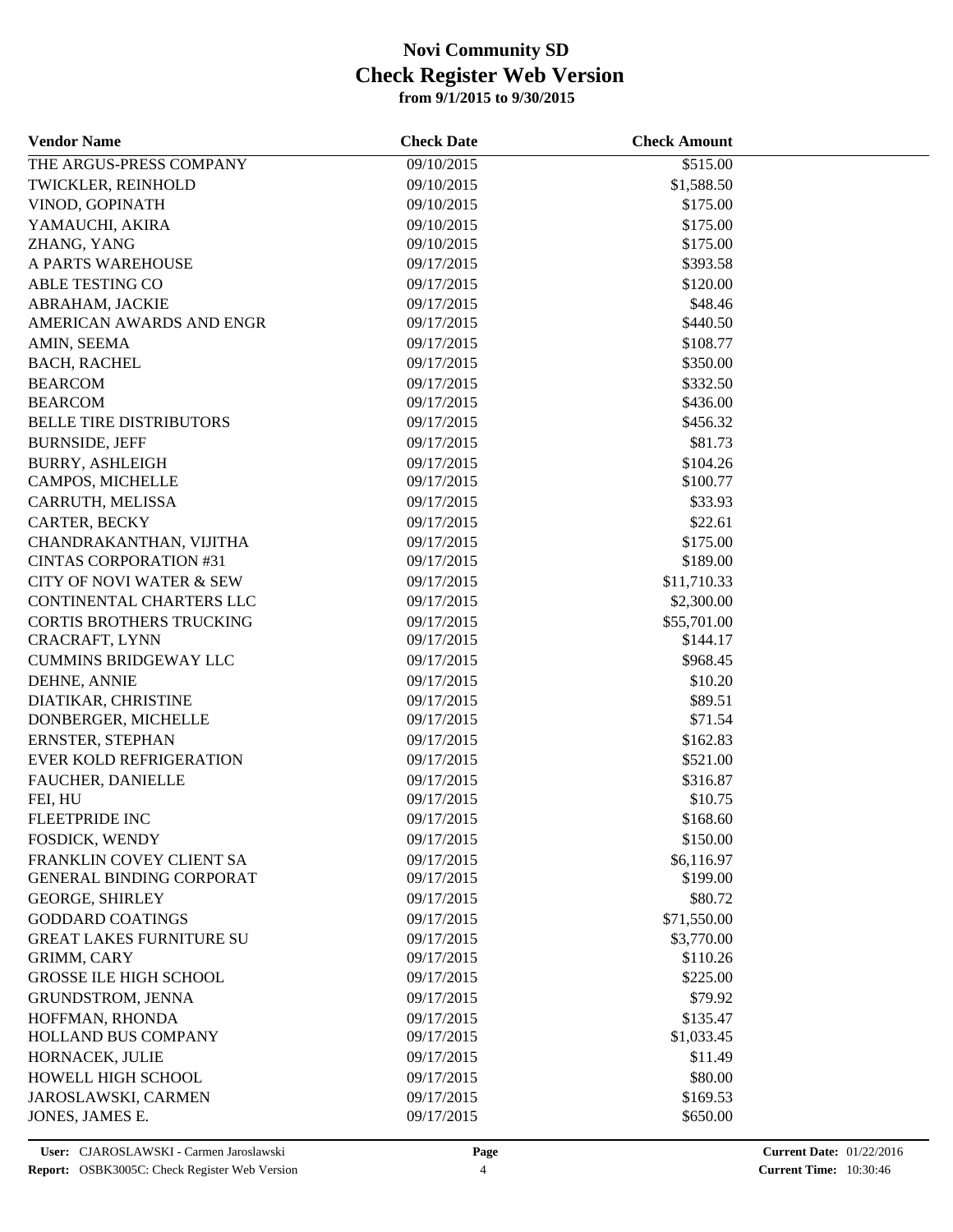| <b>Vendor Name</b>        | <b>Check Date</b> | <b>Check Amount</b> |  |
|---------------------------|-------------------|---------------------|--|
| <b>JS FRY CONSULTING</b>  | 09/17/2015        | \$4,139.52          |  |
| <b>JSTOR</b>              | 09/17/2015        | \$1,500.00          |  |
| KAEMPFER, JULIE           | 09/17/2015        | \$75.00             |  |
| KANALA, PADMAJA           | 09/17/2015        | \$1,354.25          |  |
| KAZALEH, CHARLES M.       | 09/17/2015        | \$210.00            |  |
| KIDON, COURTNEY           | 09/17/2015        | \$24.58             |  |
| KNIGHT'S AUTO SUPPLY INC  | 09/17/2015        | \$114.32            |  |
| KUHN, CINDY               | 09/17/2015        | \$146.30            |  |
| LESSWAY, JENNIFER         | 09/17/2015        | \$76.05             |  |
| LEVIN, RONALD             | 09/17/2015        | \$159.88            |  |
| MAD SCIENCE OF DETROIT    | 09/17/2015        | \$2,610.00          |  |
| MAGEE-WIGGINS, CIERA      | 09/17/2015        | \$127.81            |  |
| MARDIGAN, LAURA           | 09/17/2015        | \$249.00            |  |
| MARSHALL MUSIC            | 09/17/2015        | \$5,030.00          |  |
| MCLEOD, JOHN              | 09/17/2015        | \$210.00            |  |
| MICHALSKI, TOM            | 09/17/2015        | \$745.00            |  |
| MICHIGAN ART CENTER LLC   | 09/17/2015        | \$400.00            |  |
| MICHIGAN H.S. ATHLETIC A  | 09/17/2015        | \$60.00             |  |
| MICHIGAN SCHOOL BAND & O  | 09/17/2015        | \$375.00            |  |
| MR. GAS INC               | 09/17/2015        | \$355.00            |  |
| MUNETRIX LLC              | 09/17/2015        | \$1,130.00          |  |
| NEFF MOTIVATION INC       | 09/17/2015        | \$2,686.49          |  |
| NORTHVILLE HIGH SCHOOL    | 09/17/2015        | \$535.00            |  |
| NORTHVILLE STITCHING POS  | 09/17/2015        | \$804.00            |  |
| NU WAVE AQUARIUMS LTD     | 09/17/2015        | \$225.98            |  |
| O'CONNELL, JENNIFER       | 09/17/2015        | \$100.00            |  |
| <b>OAKLAND SCHOOLS</b>    | 09/17/2015        | \$150.00            |  |
| PETTY CASH-JENIFER MICHO  | 09/17/2015        | \$150.00            |  |
| PHILLIPS, KARA            | 09/17/2015        | \$101.80            |  |
| PLAYWORKS EDUCATION ENER  | 09/17/2015        | \$5,000.00          |  |
| PORTER-GUANLAO, EVANGELI  | 09/17/2015        | \$109.00            |  |
| PRINTNOLOGY INC           | 09/17/2015        | \$42.00             |  |
| PROVIDENCE OCCUPATIONAL   | 09/17/2015        | \$310.00            |  |
| <b>ROPE MASTERS</b>       | 09/17/2015        | \$600.00            |  |
| RSCHOOL TODAY (DISTRIBUT  | 09/17/2015        | \$499.00            |  |
| RUGG, ILONA               | 09/17/2015        | \$90.15             |  |
| SALINE AREA SCHOOLS       | 09/17/2015        | \$190.00            |  |
| <b>SCHILLING, HEATHER</b> | 09/17/2015        | \$150.00            |  |
| SEAHOLM HIGH SCHOOL       | 09/17/2015        | \$360.00            |  |
| SHAFER, RACHELLE          | 09/17/2015        | \$18.76             |  |
| SMITH, CHRISTIN           | 09/17/2015        | \$80.98             |  |
| SMITH, JASON              | 09/17/2015        | \$281.75            |  |
| <b>STEPS TO LITERACY</b>  | 09/17/2015        | \$4,430.00          |  |
| T & M ASPHALT INC         | 09/17/2015        | \$210,600.00        |  |
| TANNER, STACY             | 09/17/2015        | \$183.73            |  |
| TEACHERS CURRICULUM INST  | 09/17/2015        | \$5,400.00          |  |
| THE HUNTINGTON NATIONAL   | 09/17/2015        | \$375.00            |  |
| THREADWORKS LTD           | 09/17/2015        | \$750.00            |  |
| TIMMER, TOM               | 09/17/2015        | \$132.39            |  |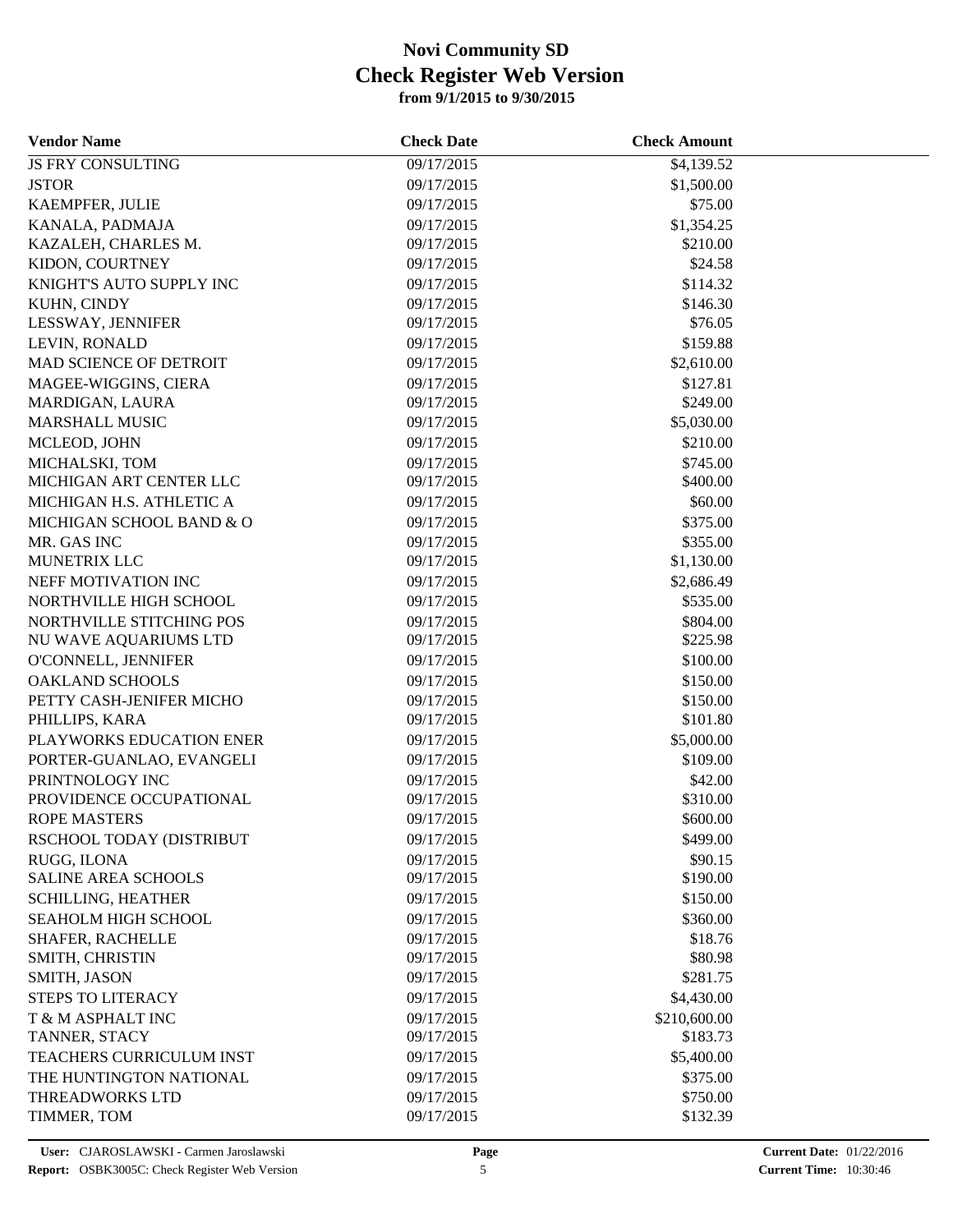| <b>Vendor Name</b>              | <b>Check Date</b> | <b>Check Amount</b> |  |
|---------------------------------|-------------------|---------------------|--|
| TOFILSKI, WILLIAM RAYMON        | 09/17/2015        | \$1,680.00          |  |
| TOTAL PERFORMANCE TRAINI        | 09/17/2015        | \$75.00             |  |
| TRANSPORTATION ACCESSORI        | 09/17/2015        | \$260.00            |  |
| <b>U.S. SPORTS VIDEO</b>        | 09/17/2015        | \$78.00             |  |
| WAYNE COUNTY DEPT OF PUB        | 09/17/2015        | \$150.00            |  |
| WELLOCK, TRISHA                 | 09/17/2015        | \$29.01             |  |
| WENHUI, WENDY                   | 09/17/2015        | \$65.00             |  |
| YUCHUCK, KERRI                  | 09/17/2015        | \$119.15            |  |
| <b>CDW GOVERNMENT INC</b>       | 09/17/2015        | \$41,750.00         |  |
| <b>EVER KOLD REFRIGERATION</b>  | 09/17/2015        | \$375.00            |  |
| LANDSCAPE STRUCTURES INC        | 09/17/2015        | \$68,823.42         |  |
| MCCARTHY & SMITH INC            | 09/17/2015        | \$1,297,066.19      |  |
| SECURITY DESIGNS INC            | 09/17/2015        | \$12,511.12         |  |
| BELFOR PROPERTY RESTORAT        | 09/18/2015        | \$1,000.00          |  |
| <b>BURRY, MATT</b>              | 09/18/2015        | \$152.48            |  |
| FENCHEL, LISA                   | 09/18/2015        | \$159.10            |  |
| FILLIPPS, SHARON                | 09/18/2015        | \$101.73            |  |
| <b>GARBOOSHIAN, DIANE</b>       | 09/18/2015        | \$369.47            |  |
| GRUNDSTROM, JENNA               | 09/18/2015        | \$31.75             |  |
| KUHN, CINDY                     | 09/18/2015        | \$104.00            |  |
| LENGERICH, AINSLEY              | 09/18/2015        | \$190.92            |  |
| <b>MESSA (MICHIGAN EDUCATIO</b> | 09/18/2015        | \$1,605.20          |  |
| MUSA, CARLA                     | 09/18/2015        | \$67.55             |  |
| PHILLIPS, KARA                  | 09/18/2015        | \$52.53             |  |
| <b>SIGMA</b>                    | 09/18/2015        | \$70.00             |  |
| STASSINOPOULOS, JACKIE          | 09/18/2015        | \$242.58            |  |
| WELLOCK, TRISHA                 | 09/18/2015        | \$142.76            |  |
| ADN ADMINISTRATORS INC          | 09/24/2015        | \$3,699.10          |  |
| ARMSTRONG, CHRISTINA            | 09/24/2015        | \$100.00            |  |
| ARTHUR J. GALLAGHER RISK        | 09/24/2015        | \$2,177.00          |  |
| <b>BALOH, MEGAN</b>             | 09/24/2015        | \$100.00            |  |
| BARSZCZOWSKI, MELISSA           | 09/24/2015        | \$50.00             |  |
| <b>BASKETBALL COACHES ASSOC</b> | 09/24/2015        | \$80.00             |  |
| <b>BOEHM, JENNIFER</b>          | 09/24/2015        | \$100.00            |  |
| <b>BREHMER, JULIE</b>           | 09/24/2015        | \$24.15             |  |
| <b>BRODERICK, NICOLE</b>        | 09/24/2015        | \$100.00            |  |
| <b>BURRY, ASHLEIGH</b>          | 09/24/2015        | \$100.00            |  |
| <b>BUSCEMI, LINDSEY</b>         | 09/24/2015        | \$100.00            |  |
| CHANEY, CAROLYN                 | 09/24/2015        | \$100.00            |  |
| CLOKE, CATHY                    | 09/24/2015        | \$180.11            |  |
| COJEI, DEBORA                   | 09/24/2015        | \$75.00             |  |
| CORWIN, BARBARA                 | 09/24/2015        | \$150.00            |  |
| COTTRILL, JENNIFER ANN          | 09/24/2015        | \$540.74            |  |
| CYRUS, MELISSA                  | 09/24/2015        | \$150.00            |  |
| DAMON, ERIN                     | 09/24/2015        | \$174.22            |  |
| DEIGHTON, ANDREA                | 09/24/2015        | \$350.00            |  |
| DEINEK, KIM                     | 09/24/2015        | \$46.92             |  |
| DETROIT METRO SKATE COUN        | 09/24/2015        | \$100.00            |  |
| DONBERGER, MICHELLE             | 09/24/2015        | \$517.20            |  |
|                                 |                   |                     |  |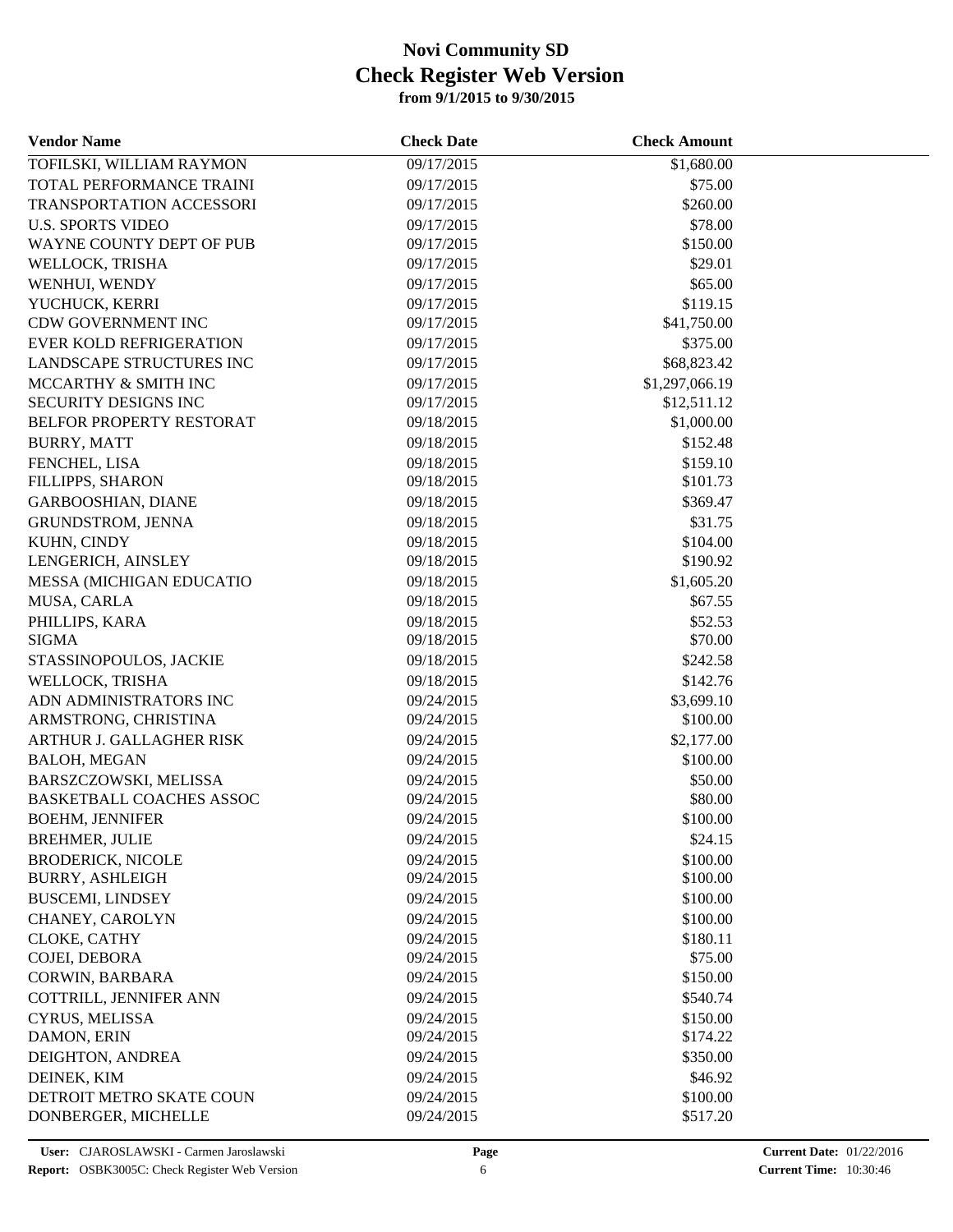| <b>Vendor Name</b>              | <b>Check Date</b> | <b>Check Amount</b> |  |
|---------------------------------|-------------------|---------------------|--|
| DYE, CONNIE                     | 09/24/2015        | \$100.00            |  |
| EDUCATIONAL PRODUCTS INC        | 09/24/2015        | \$942.53            |  |
| <b>ENVIRO-CLEAN SERVICES IN</b> | 09/24/2015        | \$3,163.90          |  |
| <b>EXECUTIVE ENERGY SERVICE</b> | 09/24/2015        | \$400.00            |  |
| F.A.R. MANAGEMENT INCORP        | 09/24/2015        | \$440.00            |  |
| FARMER, JULIE                   | 09/24/2015        | \$100.00            |  |
| FERGUSON, MICHELE               | 09/24/2015        | \$100.00            |  |
| FLEMING BUSINESS FORMS L        | 09/24/2015        | \$1,599.61          |  |
| FORD, STEPHANIE                 | 09/24/2015        | \$100.00            |  |
| FRANCEDA, REBECCA SOL           | 09/24/2015        | \$500.00            |  |
| FRISHMAN, VIVAN                 | 09/24/2015        | \$20.00             |  |
| <b>GANTT, RENEE</b>             | 09/24/2015        | \$100.00            |  |
| GARBOOSHIAN, DIANE              | 09/24/2015        | \$100.00            |  |
| <b>GARNER, LORI</b>             | 09/24/2015        | \$350.00            |  |
| GAVOOR, NANCY C.                | 09/24/2015        | \$1,000.00          |  |
| <b>GENERAL BINDING CORPORAT</b> | 09/24/2015        | \$1,697.40          |  |
| <b>GREEN, LAURA</b>             | 09/24/2015        | \$100.00            |  |
| <b>GRISA, KATHLEEN</b>          | 09/24/2015        | \$100.00            |  |
| HARTLAND GLEN GOLF COURS        | 09/24/2015        | \$125.00            |  |
| HENRY, CAITLIN                  | 09/24/2015        | \$100.00            |  |
| HILL, SCOTT                     | 09/24/2015        | \$100.00            |  |
| HODGE, MEGHAN                   | 09/24/2015        | \$145.98            |  |
| HURD, KRISTEN                   | 09/24/2015        | \$238.80            |  |
| HUSS, BRAD                      | 09/24/2015        | \$2,308.80          |  |
| HUSSAIN, JAWAD                  | 09/24/2015        | \$75.00             |  |
| IACOBELLI, SHELLY               | 09/24/2015        | \$199.49            |  |
| JAHN, KRISTINE                  | 09/24/2015        | \$355.50            |  |
| KARINEN, ASHLEY                 | 09/24/2015        | \$89.04             |  |
| KIDON, COURTNEY                 | 09/24/2015        | \$26.44             |  |
| KORTLANDT, PATRICIA C.          | 09/24/2015        | \$49.00             |  |
| KOWALCZYK, KERRY                | 09/24/2015        | \$100.00            |  |
| <b>KRAMER, JENNIFER</b>         | 09/24/2015        | \$100.00            |  |
| KUMAR, SANJEEV                  | 09/24/2015        | \$175.00            |  |
| LALAIN, ROXANNE                 | 09/24/2015        | \$199.49            |  |
| LB OFFICE PRODUCTS              | 09/24/2015        | \$1,275.50          |  |
| LEE, AGNES                      | 09/24/2015        | \$84.49             |  |
| LIFE INSURANCE COMPANY O        | 09/24/2015        | \$19,215.54         |  |
| LONGSTRETH SPORTING GOOD        | 09/24/2015        | \$548.24            |  |
| LUNDT, GRETA                    | 09/24/2015        | \$91.88             |  |
| MA, LILY                        | 09/24/2015        | \$350.00            |  |
| MARIA DISMONDY INC              | 09/24/2015        | \$1,150.00          |  |
| MENDOZA, KAREN                  | 09/24/2015        | \$100.00            |  |
| MESSA (MICHIGAN EDUCATIO        | 09/24/2015        | \$560,469.33        |  |
| MICHIGAN H.S. ATHLETIC A        | 09/24/2015        | \$150.00            |  |
| MID-AMERICAN POMPON INC         | 09/24/2015        | \$660.00            |  |
| MILFORD HIGH SCHOOL             | 09/24/2015        | \$370.00            |  |
| MOLNAR, LEANNE                  | 09/24/2015        | \$350.00            |  |
| MUSA, CARLY                     | 09/24/2015        | \$100.00            |  |
| NOVI HIGH SCHOOL ATHLETI        | 09/24/2015        | \$180.00            |  |
|                                 |                   |                     |  |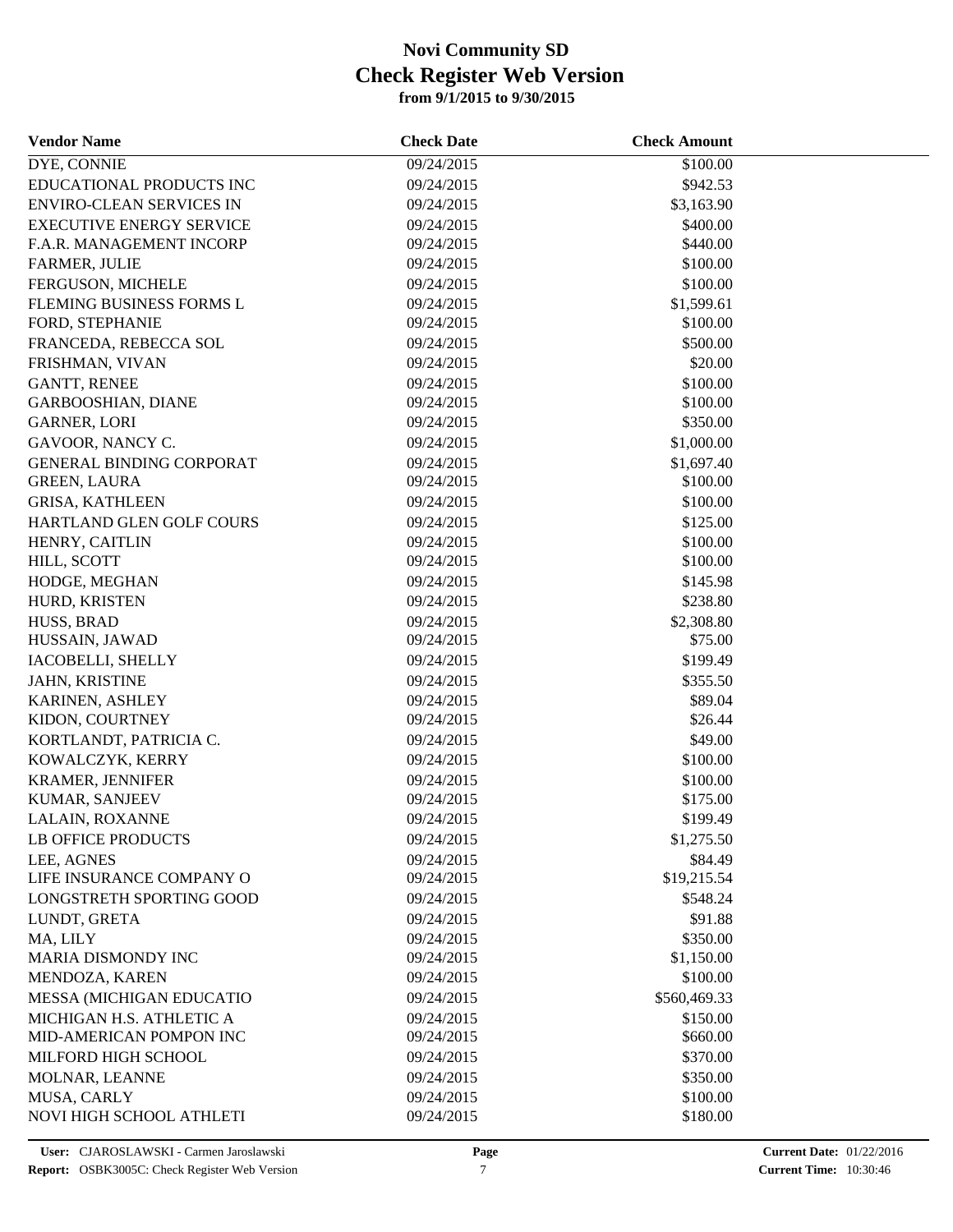| <b>Vendor Name</b>              | <b>Check Date</b> | <b>Check Amount</b> |  |
|---------------------------------|-------------------|---------------------|--|
| O'LEARY, BRIAN                  | 09/24/2015        | \$54.95             |  |
| OWNBY, MATT                     | 09/24/2015        | \$100.00            |  |
| PARK, HYOJUNG                   | 09/24/2015        | \$75.00             |  |
| PENNYCUFF, JILL                 | 09/24/2015        | \$50.00             |  |
| PITNEY BOWES GLOBAL FINA        | 09/24/2015        | \$699.00            |  |
| PITNEY BOWES PURCHASE PO        | 09/24/2015        | \$2,999.57          |  |
| PONTE, COLLEEN                  | 09/24/2015        | \$50.00             |  |
| PRIEST, VICKEY                  | 09/24/2015        | \$68.94             |  |
| PRINTNOLOGY INC                 | 09/24/2015        | \$1,069.10          |  |
| ROSSMAN, ANN                    | 09/24/2015        | \$460.91            |  |
| SANCHEZ, ALI                    | 09/24/2015        | \$350.00            |  |
| <b>SCAGNETTI, TONY</b>          | 09/24/2015        | \$180.50            |  |
| SECREST WARDLE LYNCH HAM        | 09/24/2015        | \$289.46            |  |
| SHAW, KRISTA                    | 09/24/2015        | \$100.00            |  |
| SHIBATA, RIE                    | 09/24/2015        | \$13.76             |  |
| STARR, PAMELA                   | 09/24/2015        | \$100.00            |  |
| <b>STATE OF MICHIGAN</b>        | 09/24/2015        | \$250.00            |  |
| TANNER, STACY                   | 09/24/2015        | \$222.41            |  |
| TASKER, KAYLA                   | 09/24/2015        | \$100.00            |  |
| THRUN LAW FIRM P.C.             | 09/24/2015        | \$14,974.75         |  |
| TREADWELL-SMITH, KYLEY          | 09/24/2015        | \$100.00            |  |
| <b>UKROP, JACQUELINE</b>        | 09/24/2015        | \$250.00            |  |
| USI EDUCATION & GOVERNME        | 09/24/2015        | \$74.39             |  |
| VANGOETHEM, LINDA               | 09/24/2015        | \$119.42            |  |
| VANLINTHOUT, SUE                | 09/24/2015        | \$100.00            |  |
| VARSITY SPIRIT FASHIONS         | 09/24/2015        | \$3,462.00          |  |
| WALLAJAH NARSHIMAN, SIVA        | 09/24/2015        | \$75.00             |  |
| WALLED LAKE CONSOLIDATED        | 09/24/2015        | \$190.00            |  |
| WILKINSON, KAREN                | 09/24/2015        | \$50.00             |  |
| WILSON, KAREN                   | 09/24/2015        | \$75.00             |  |
| ZAHRADNIK, BRIDGET              | 09/24/2015        | \$100.00            |  |
| ASSET ACCEPTANCE LLC            | 09/25/2015        | \$325.64            |  |
| <b>CHAPTER 13 TRUSTEE</b>       | 09/25/2015        | \$264.60            |  |
| <b>GREAT LAKES HIGHER EDUCA</b> | 09/25/2015        | \$132.78            |  |
| <b>ILLINOIS STUDENT ASSISTA</b> | 09/25/2015        | \$6.24              |  |
| <b>MISDU</b>                    | 09/25/2015        | \$1,841.22          |  |
| PENNSYLVANIA HIGHER ED A        | 09/25/2015        | \$78.00             |  |
| <b>U.S. DEPARTMENT OF EDUCA</b> | 09/25/2015        | \$453.32            |  |
| <b>AIRPORT HIGH SCHOOL</b>      | 09/29/2015        | \$150.00            |  |
| ALABDULRAJAB, KINDA             | 09/29/2015        | \$75.00             |  |
| ANDERSON, MARK                  | 09/29/2015        | \$175.00            |  |
| <b>BALOCH, SAJJAD</b>           | 09/29/2015        | \$75.00             |  |
| BAY CITY WESTERN HIGH SC        | 09/29/2015        | \$225.00            |  |
| <b>BIANCO MOTORCOACH CHARTE</b> | 09/29/2015        | \$638.00            |  |
| <b>BLOOMFIELD HILLS SCHOOL</b>  | 09/29/2015        | \$1,800.00          |  |
| <b>BUILDING BRIDGES THERAPY</b> | 09/29/2015        | \$384.00            |  |
| CASE, WILLIAM SCOTT             | 09/29/2015        | \$75.00             |  |
| <b>CRISIS PREVENTION INSTIT</b> | 09/29/2015        | \$150.00            |  |
| <b>EVER KOLD REFRIGERATION</b>  | 09/29/2015        | \$955.00            |  |
|                                 |                   |                     |  |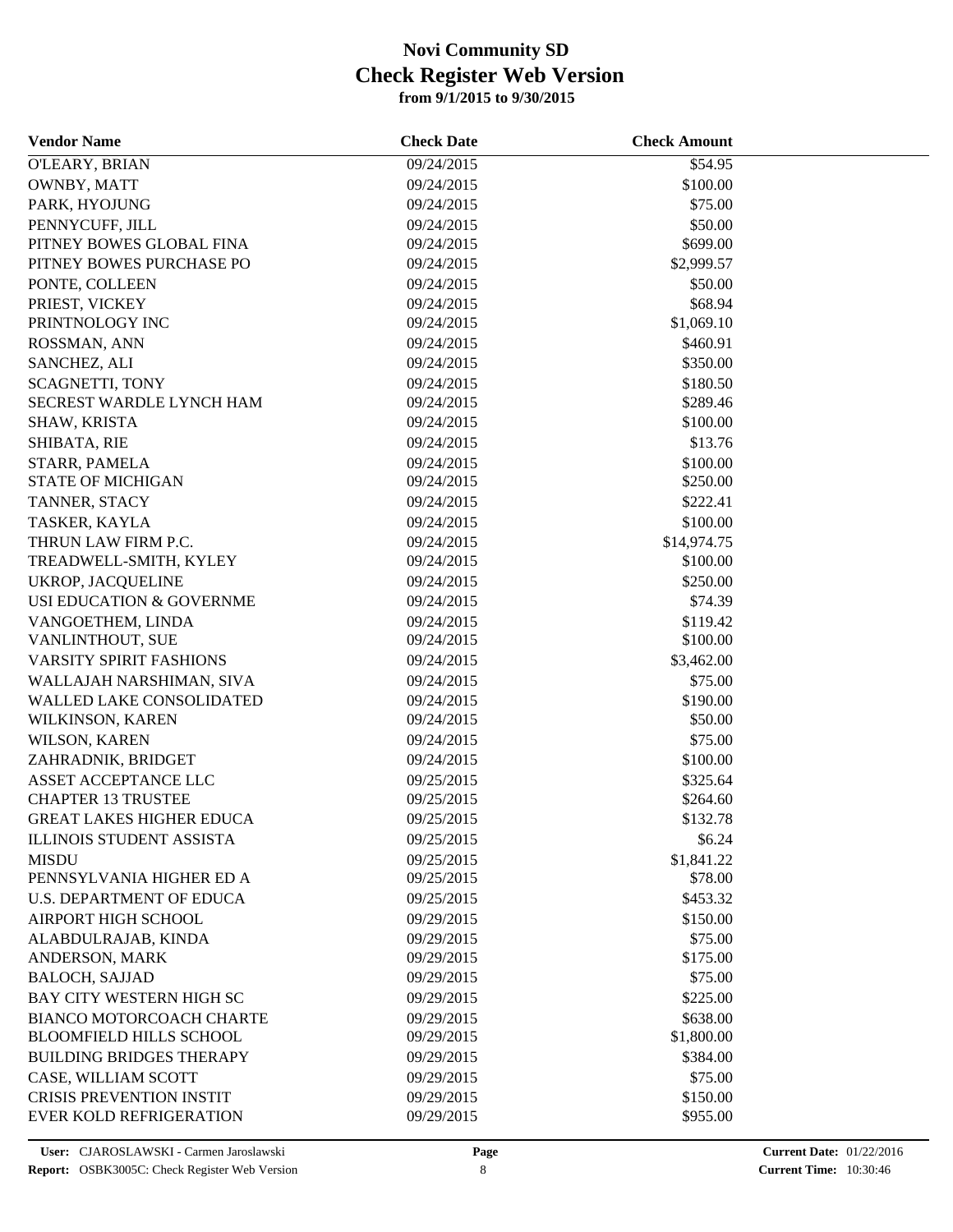| <b>Vendor Name</b>             | <b>Check Date</b> | <b>Check Amount</b> |                |
|--------------------------------|-------------------|---------------------|----------------|
| GADAM, SAI                     | 09/29/2015        | \$75.00             |                |
| <b>GLASS CITY FOOD SERVICE</b> | 09/29/2015        | \$505.15            |                |
| <b>GOPINATHAN, RAJESH</b>      | 09/29/2015        | \$75.00             |                |
| <b>GOYAL, PRAVEEN</b>          | 09/29/2015        | \$75.00             |                |
| GRIFFIN-ALEXANDER, VEEDA       | 09/29/2015        | \$530.22            |                |
| HARRIS, DARRIN                 | 09/29/2015        | \$75.00             |                |
| HAUNCHER, CRISTINA             | 09/29/2015        | \$75.00             |                |
| HUANG, YI                      | 09/29/2015        | \$75.00             |                |
| JOHNSEN, CHRISTINE             | 09/29/2015        | \$75.00             |                |
| KANDIKONDA, RADHIKA            | 09/29/2015        | \$75.00             |                |
| KHAIMOV, FLORA                 | 09/29/2015        | \$75.00             |                |
| LANYON-NEWMAN, MARY            | 09/29/2015        | \$175.00            |                |
| LEVINE, ERIC                   | 09/29/2015        | \$75.00             |                |
| LI, TIANJIE                    | 09/29/2015        | \$75.00             |                |
| LYONS, EMMA                    | 09/29/2015        | \$75.00             |                |
| <b>MARSHALL MUSIC</b>          | 09/29/2015        | \$446.00            |                |
| MCPHERSON, BRIAN               | 09/29/2015        | \$175.00            |                |
| MEYERS, KIMBERLY               | 09/29/2015        | \$75.00             |                |
| MICHIGAN INTERSCHOLASTIC       | 09/29/2015        | \$80.00             |                |
| MOORE, BRUNILDA                | 09/29/2015        | \$75.00             |                |
| MORASA, DORASWAMY              | 09/29/2015        | \$75.00             |                |
| NALLARAJAH, KARUNARAJ          | 09/29/2015        | \$75.00             |                |
| OGIRALA, ANAND                 | 09/29/2015        | \$75.00             |                |
| PALADUGU, PALLAVI              | 09/29/2015        | \$75.00             |                |
| PATEL, DILIP                   | 09/29/2015        | \$75.00             |                |
| PATEL, MIRA                    | 09/29/2015        | \$75.00             |                |
| PATIL, SAVITA                  | 09/29/2015        | \$75.00             |                |
| PERFECT IMPRESSIONS            | 09/29/2015        | \$144.70            |                |
| PETTY CASH-LISA FENCHEL        | 09/29/2015        | \$150.00            |                |
| PINNAMAREDDY, GOVARDHAN        | 09/29/2015        | \$75.00             |                |
| PONTE, COLLEEN                 | 09/29/2015        | \$193.95            |                |
| PRATAPA, SIRISHA               | 09/29/2015        | \$75.00             |                |
| PULICHERLA, LAVANYA            | 09/29/2015        | \$75.00             |                |
| RAJENTHIRAN, ARULANANTHA       | 09/29/2015        | \$75.00             |                |
| SAFEWAY SHREDDING LLC          | 09/29/2015        | \$60.00             |                |
| <b>SCHOOLCRAFT COLLEGE</b>     | 09/29/2015        | \$562.50            |                |
| SCHRINER, STEPHANIE            | 09/29/2015        | \$2,669.65          |                |
| SHAHAB, JAVARIA                | 09/29/2015        | \$75.00             |                |
| SIDHU, PARDEEP                 | 09/29/2015        | \$75.00             |                |
| SPANN, EDNA                    | 09/29/2015        | \$75.00             |                |
| STEVENSON, KYRSTAL             | 09/29/2015        | \$75.00             |                |
| SZ3 CONSULTING INC             | 09/29/2015        | \$546.20            |                |
| TEEGALA, NIRANJAN              | 09/29/2015        | \$75.00             |                |
| TERPENING, KIMBERLY            | 09/29/2015        | \$75.00             |                |
| TULALA, MANJULA                | 09/29/2015        | \$75.00             |                |
| TUNNEY, CARRIN                 | 09/29/2015        | \$75.00             |                |
|                                |                   | <b>Issued:</b>      | \$630.00       |
|                                |                   | Reversed:           | \$580.00       |
|                                |                   | Cancelled:          | \$2,824,152.29 |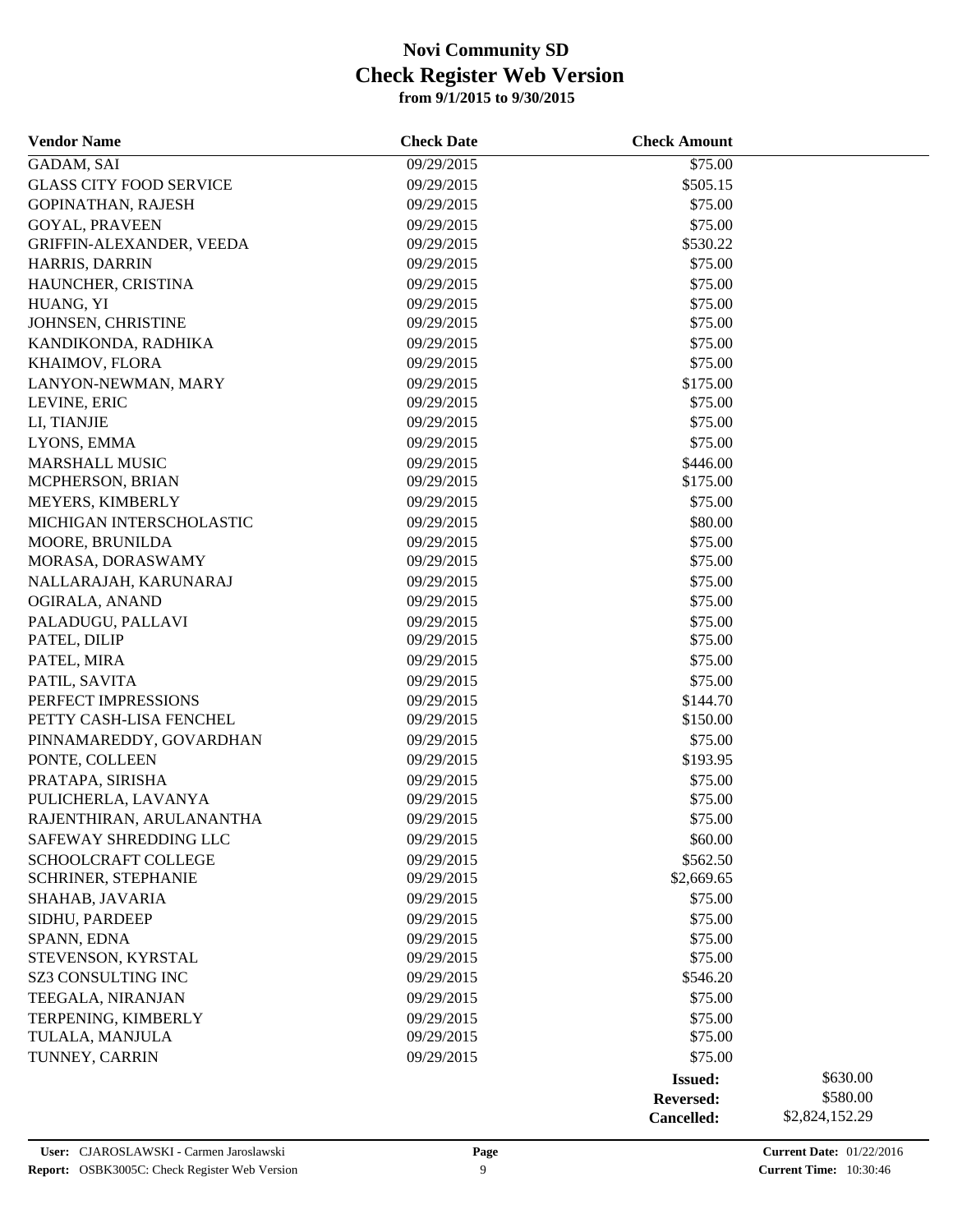| <b>Vendor Name</b> |                                | <b>Check Date</b> | Check Amount          |                |
|--------------------|--------------------------------|-------------------|-----------------------|----------------|
|                    | <b>AP Checks Processed:</b>    | 438               | <b>AP Bank Total:</b> | \$2,825,362.29 |
|                    | <b>Total Checks Processed:</b> | 438               | <b>Grand Total:</b>   | \$2,825,362.29 |